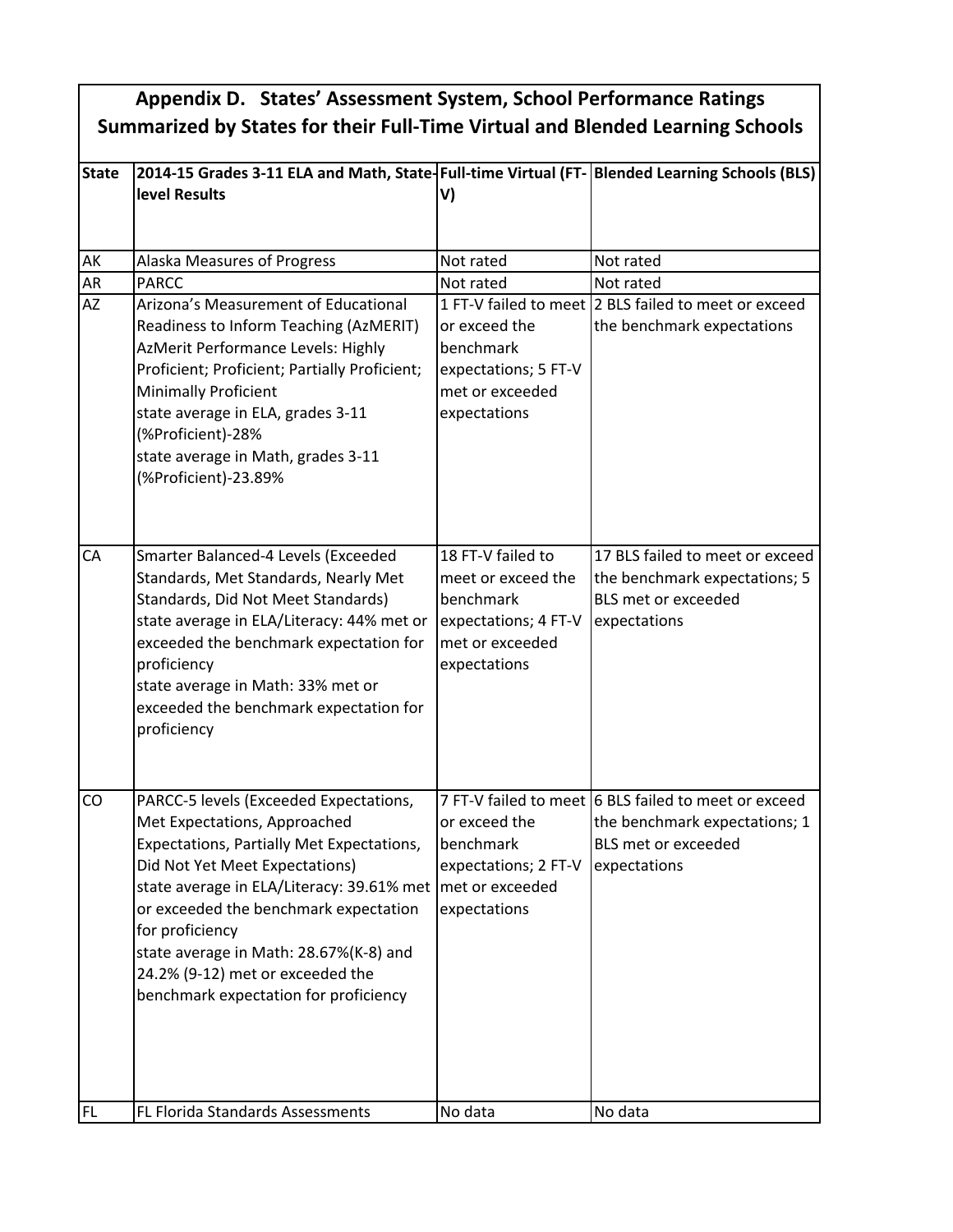| IA | AYP (Yes/No)-Reading and Math             | 1 FT-V failed to meet Not applicable (NA) |           |
|----|-------------------------------------------|-------------------------------------------|-----------|
|    | Proficiency Met; Watch (missing AYP for 1 | or exceed the                             |           |
|    | yr); Removed from Watch status; School-   | benchmark                                 |           |
|    | in-Need-of-Assistance (SINA) X denoting   | expectations; 3 FT-V                      |           |
|    | the number of years in improvement        | met or exceeded                           |           |
|    | status                                    | expectations                              |           |
| HI | <b>Smarter Balanced</b>                   | No data                                   | No data   |
| GA | Georgia Milestones Assessment System      | 3 FT-V failed to meet Not applicable (NA) |           |
|    | Percent Proficient: State Summary         | or exceed the                             |           |
|    | <b>ELA</b><br>Math                        | benchmark                                 |           |
|    | 3rd Grade 26.5% 30.3%                     | expectations; 1 FT-V                      |           |
|    | 4th Grade 28.0% 31.3%                     | met or exceeded                           |           |
|    | 5th Grade 31.3% 27.5%                     | expectations                              |           |
|    | 6th Grade 31.3% 26.4%                     |                                           |           |
|    | 7th Grade 30.2% 25.0%                     |                                           |           |
|    | 8th Grade 31.4% 24.8%                     |                                           |           |
|    |                                           |                                           |           |
|    |                                           |                                           |           |
| ID | Uses the results of the Idaho Standards   | 3 FT-V failed to meet Not applicable (NA) |           |
|    | Achievement Test (ISAT) to calculate AYP  | or exceed the                             |           |
|    | state average in ELA, All students: %     | benchmark                                 |           |
|    | Adv:(17.9); % Prof:(33.2); %              | expectations; 3 FT-V                      |           |
|    | Basic:(26.0);%Below Basic(22.9)           | met or exceeded                           |           |
|    | state average in Math, All students: %    | expectations                              |           |
|    | Adv:(15.2); % Prof:(24.1); %              |                                           |           |
|    | Basic:(31.4);%Below Basic(29.3)           |                                           |           |
|    |                                           |                                           |           |
|    |                                           |                                           |           |
|    |                                           |                                           |           |
| IL | PARCC-5 levels (Exceeded Expectations,    | 1 FT-V met or                             | Not rated |
|    | Met Expectations, Approached              | exceeded                                  |           |
|    | Expectations, Partially Met Expectations, | expectations                              |           |
|    | Did Not Yet Meet Expectations)            |                                           |           |
|    | state average in ELA/Literacy: 36%(3-8)   |                                           |           |
|    | and 31%(H.S.) met or exceeded the         |                                           |           |
|    | benchmark expectation for proficiency     |                                           |           |
|    | state average in Math: 29.17%(K-8) and    |                                           |           |
|    | 17% (9-12) met or exceeded the            |                                           |           |
|    | benchmark expectation for proficiency     |                                           |           |
|    |                                           |                                           |           |
|    |                                           |                                           |           |
|    |                                           |                                           |           |
|    |                                           |                                           |           |
|    |                                           |                                           |           |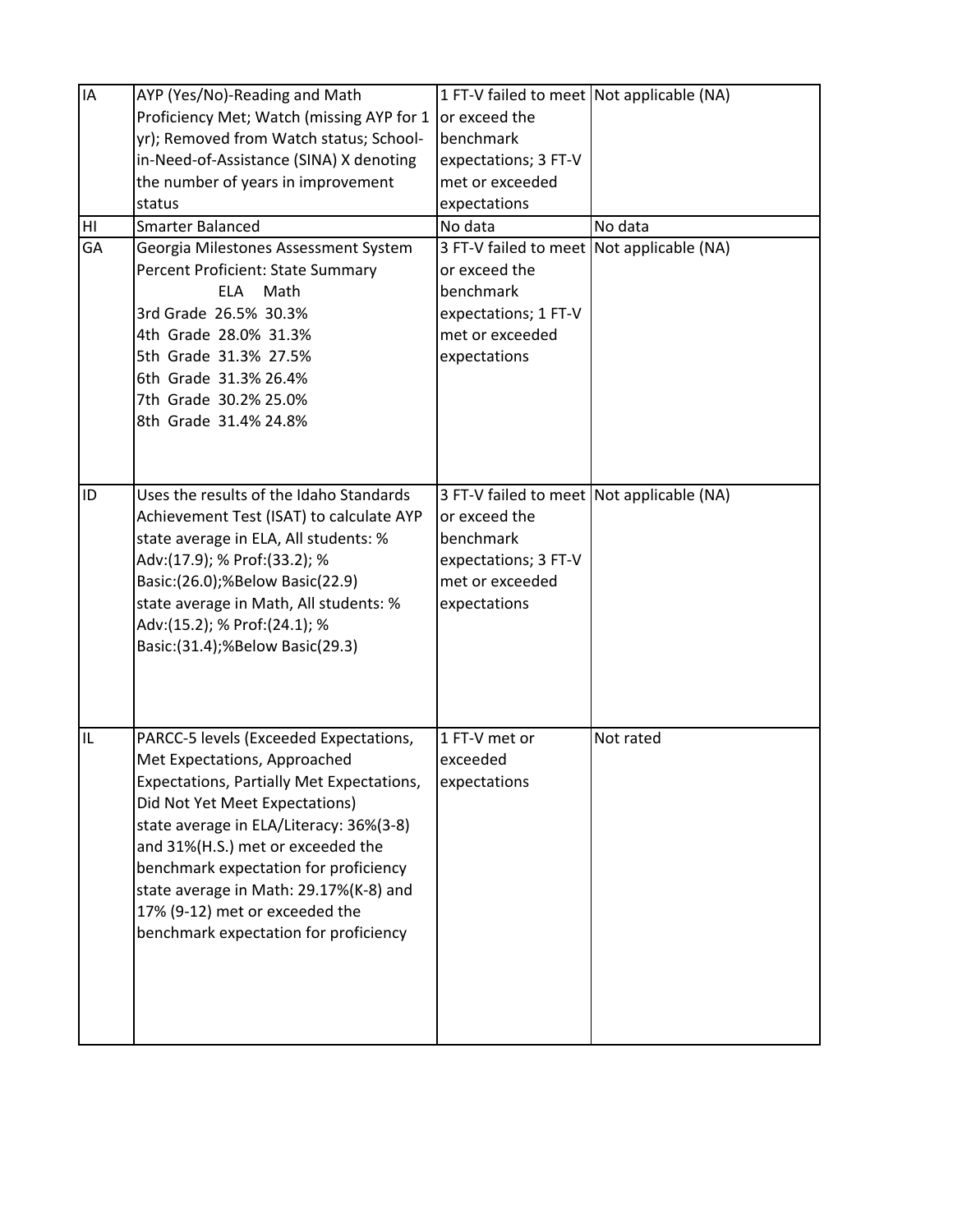| $\overline{\overline{\mathsf{I}}}$ | Indiana Statewide Testing for Educational                                                                                                                                                                                                                                                                                                               | 4 FT-V failed to meet Not rated                                                                                                    |                                                                                                        |
|------------------------------------|---------------------------------------------------------------------------------------------------------------------------------------------------------------------------------------------------------------------------------------------------------------------------------------------------------------------------------------------------------|------------------------------------------------------------------------------------------------------------------------------------|--------------------------------------------------------------------------------------------------------|
|                                    | Progress Plus (ISTEP+)                                                                                                                                                                                                                                                                                                                                  | or exceed the                                                                                                                      |                                                                                                        |
|                                    | A-F School Ratings & Percent of Schools in                                                                                                                                                                                                                                                                                                              | benchmark                                                                                                                          |                                                                                                        |
|                                    | <b>Each Category</b>                                                                                                                                                                                                                                                                                                                                    | expectations; 0 FT-V                                                                                                               |                                                                                                        |
|                                    | A: 36 Schools-12.5%                                                                                                                                                                                                                                                                                                                                     | met or exceeded                                                                                                                    |                                                                                                        |
|                                    | B: 41 Schools-14.2%                                                                                                                                                                                                                                                                                                                                     | expectations                                                                                                                       |                                                                                                        |
|                                    | C: 109 Schools-37.7%                                                                                                                                                                                                                                                                                                                                    |                                                                                                                                    |                                                                                                        |
|                                    | D: 92 Schools-31.8%                                                                                                                                                                                                                                                                                                                                     |                                                                                                                                    |                                                                                                        |
|                                    | F: 11 Schools-3.8%                                                                                                                                                                                                                                                                                                                                      |                                                                                                                                    |                                                                                                        |
| KS                                 | Kansas Assessment Program                                                                                                                                                                                                                                                                                                                               | Not rated                                                                                                                          | Not rated                                                                                              |
| LA                                 | PARCC; Grading scale of A through F<br>State: Mastery+ = 27%; Basic+ = 65%                                                                                                                                                                                                                                                                              | 4 FT-V failed to meet Not applicable (NA)<br>or exceed the<br>benchmark<br>expectations; 0 FT-V<br>met or exceeded<br>expectations |                                                                                                        |
|                                    |                                                                                                                                                                                                                                                                                                                                                         |                                                                                                                                    |                                                                                                        |
| MA                                 | PARCC or Massachusetts Comprehensive<br>Assessment System (MCAS)<br><b>Proficiency Gap Narrowing-ELA</b><br>All students: 2015 CPI: 86.8; Target: 91.5;<br>PPI Points: 50; Rating: Improved Below<br>Target<br>Proficiency Gap Narrowing-Math<br>All students: 2015 CPI: 80.7; Target: 86.6;<br>PPI Points: 50; Rating: Improved Below<br><b>Target</b> | 1 FT-V failed to meet Not applicable (NA)<br>or exceed the<br>benchmark<br>expectations; 1 FT-V<br>met or exceeded<br>expectations |                                                                                                        |
| M <sub>l</sub>                     | Michigan Student Test of Educational<br>Progress (M-STEP)<br>state average in ELA/Literacy: 48.14% met benchmark<br>or exceeded the benchmark expectation<br>for proficiency<br>state average in Math: 35.57% met or<br>exceeded the benchmark expectation for<br>proficiency                                                                           | 16 FT-V failed to<br>meet or exceed the<br>expectations; 3 FT-V<br>met or exceeded<br>expectations                                 | 6 BLS failed to meet or exceed<br>the benchmark expectations; 0<br>BLS met or exceeded<br>expectations |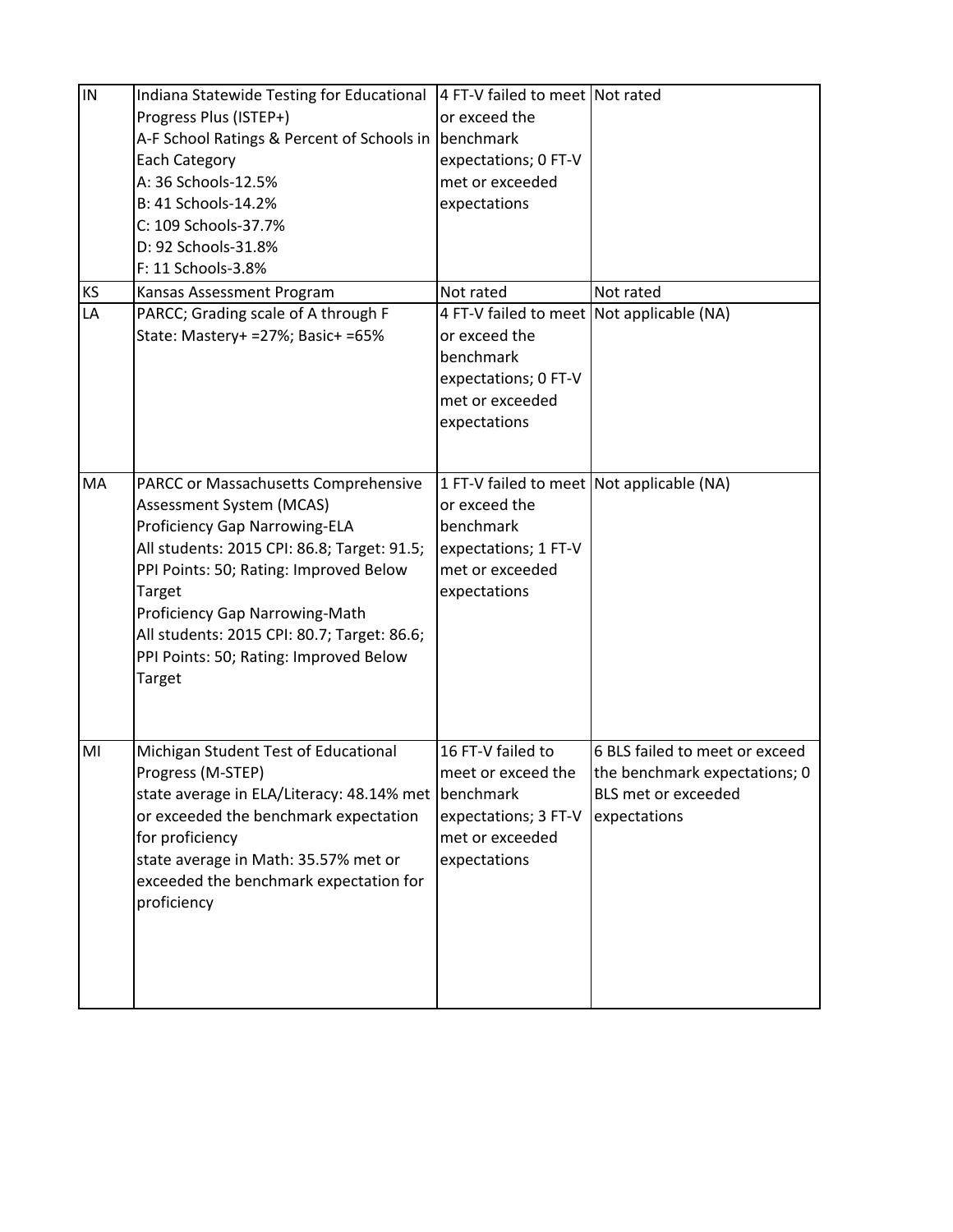| MN        | Minnesota Comprehensive Assessments                                |                                           | 6 FT-V failed to meet 2 BLS failed to meet or exceed |
|-----------|--------------------------------------------------------------------|-------------------------------------------|------------------------------------------------------|
|           | (MCAs)                                                             | or exceed the                             | the benchmark expectations; 2                        |
|           | All Schools: Making AYP(773 Schools-                               | benchmark                                 | BLS met or exceeded                                  |
|           | 33.89%); Not Making AYP: (1310 Schools-                            | expectations; 3 FT-V                      | expectations                                         |
|           | 57.43%)                                                            | met or exceeded                           |                                                      |
|           | High Schools: Making AYP(93 Schools-                               | expectations                              |                                                      |
|           | 21.14%); Not Making AYP: (342 Schools-                             |                                           |                                                      |
|           | 77.72%)                                                            |                                           |                                                      |
|           | Junior High Schools: Making AYP(65                                 |                                           |                                                      |
|           | Schools-26.64%); Not Making AYP:(176                               |                                           |                                                      |
|           | Schools-72.13%)                                                    |                                           |                                                      |
|           | Elementary Schools: Making AYP(376                                 |                                           |                                                      |
|           | Schools-40.30%); Not Making AYP: (550                              |                                           |                                                      |
|           | Schools-58.95%)                                                    |                                           |                                                      |
|           | Alternate Learning Programs: Making                                |                                           |                                                      |
|           | AYP(111 Schools-38.32%); Not Making                                |                                           |                                                      |
|           | AYP:(152 Schools-46.06%)                                           |                                           |                                                      |
|           | All Other Schools: Making AYP(128                                  |                                           |                                                      |
|           | Schools-38.32%); Not Making AYP:(90                                |                                           |                                                      |
|           | Schools-26.94%)                                                    |                                           |                                                      |
| <b>NH</b> | <b>Smarter Balanced</b>                                            | Not rated                                 | Not applicable (NA)                                  |
| <b>NM</b> | PARCC                                                              | Not rated                                 | Not applicable (NA)                                  |
| <b>NV</b> | <b>Smarter Balanced</b>                                            | 4 FT-V failed to meet Not applicable (NA) |                                                      |
|           | 5 Star Schools: 99(15.6%)                                          | or exceed the                             |                                                      |
|           | 4 Star Schools: 95(15%)                                            | benchmark                                 |                                                      |
|           | 3 Star Schools: 281(44.4%)                                         | expectations; 3 FT-V                      |                                                      |
|           | 2 Star Schools: 130(20.5%)                                         | met or exceeded                           |                                                      |
|           | 1 Star Schools: 28(4.4%)                                           | expectations                              |                                                      |
| OH        | PARCC (grades 4-8 ELA, 3-8 math)-2                                 | 16 FT-V failed to                         | 4 BLS failed to meet or exceed                       |
|           | Levels: Proficient or Above; Below                                 | meet or exceed the                        | the benchmark expectations; 0                        |
|           | Proficient                                                         | benchmark                                 | <b>BLS met or exceeded</b>                           |
|           | state average in ELA (Percent Proficient or   expectations; 0 FT-V |                                           | expectations                                         |
|           | Above Level)-71.97%(Public                                         | met or exceeded                           |                                                      |
|           | Districts);49.63%(Community Schools);                              | expectations                              |                                                      |
|           | 70.4%Total Public                                                  |                                           |                                                      |
|           | state average in Math (Percent Proficient                          |                                           |                                                      |
|           | or Above Level)-65.2%(Public                                       |                                           |                                                      |
|           | Districts);36.67%(Community Schools);                              |                                           |                                                      |
|           | 63.28%Total Public                                                 |                                           |                                                      |
|           |                                                                    |                                           |                                                      |
|           |                                                                    |                                           |                                                      |
|           |                                                                    |                                           |                                                      |
| OK        | Oklahoma Core Curriculum Tests in                                  | 7 FT-V failed to meet Not applicable (NA) |                                                      |
|           | Reading/ELA and Math                                               | or exceed the                             |                                                      |
|           | State Average: D+ (67-Performance Scale)                           | benchmark                                 |                                                      |
|           |                                                                    | expectations; 0 FT-V                      |                                                      |
|           |                                                                    | met or exceeded                           |                                                      |
|           |                                                                    | expectations                              |                                                      |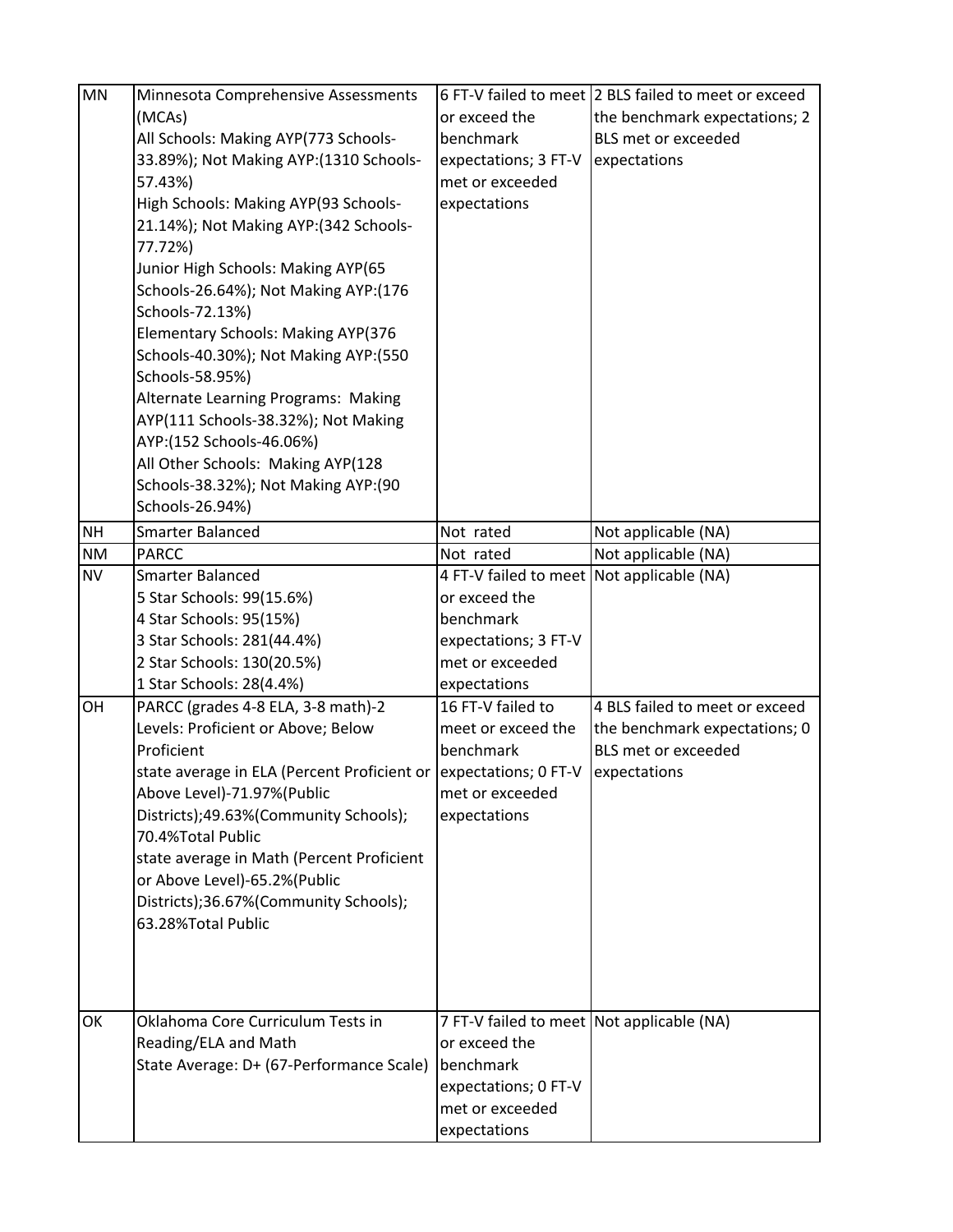| OR        | <b>Smarter Balanced-Levels 1-5</b>         |                                           | 8 FT-V failed to meet 1 BLS failed to meet or exceed |
|-----------|--------------------------------------------|-------------------------------------------|------------------------------------------------------|
|           | state average in ELA/Literacy: 54.1% met   | or exceed the                             | the benchmark expectations; 0                        |
|           | or exceeded the benchmark expectation      | benchmark                                 | BLS met or exceeded                                  |
|           | for proficiency (Level 3 or 4)             | expectations; 0 FT-V                      | expectations                                         |
|           | state average in Math: 40.8% met or        | met or exceeded                           |                                                      |
|           | exceeded the benchmark expectation for     | expectations                              |                                                      |
|           | proficiency (Level 3 or 4)                 |                                           |                                                      |
|           |                                            |                                           |                                                      |
|           |                                            |                                           |                                                      |
|           |                                            |                                           |                                                      |
| PA        | Pennsylvania System of School              | 16 FT-V failed to                         | Not applicable (NA)                                  |
|           | Assessment (PSSA) in ELA and Math          | meet or exceed the                        |                                                      |
|           | State Average: All students                | benchmark                                 |                                                      |
|           | ELA: %Advanced(17.5);                      | expectations; 0 FT-V                      |                                                      |
|           | %Proficient(42.5);% Basic(28.9);%Below     | met or exceeded                           |                                                      |
|           | Basic(19.6)                                | expectations                              |                                                      |
|           | Math:%Advanced(13.5);                      |                                           |                                                      |
|           | %Proficient(26.1);% Basic(31.1);%Below     |                                           |                                                      |
|           | Basic(29.2)                                |                                           |                                                      |
|           | Science: %Advanced(33.9);                  |                                           |                                                      |
|           | %Proficient(33.9);% Basic(15.2);%Below     |                                           |                                                      |
|           | Basic(17.0)                                |                                           |                                                      |
| SC        | ACT Aspire tests in English, reading,      | 5 FT-V failed to meet Not applicable (NA) |                                                      |
|           | mathematics and writing, grades 3-8        | or exceed the                             |                                                      |
|           | Students Exceeding or Meeting Standards:   | benchmark                                 |                                                      |
|           | <b>State Average</b>                       | expectations; 0 FT-V                      |                                                      |
|           | English: 68.2%                             | met or exceeded                           |                                                      |
|           | Reading: 37.2%                             | expectations                              |                                                      |
|           | <b>Writing: 24.4%</b>                      |                                           |                                                      |
|           | Math: 47%                                  |                                           |                                                      |
|           |                                            |                                           |                                                      |
|           |                                            |                                           |                                                      |
| <b>TN</b> | student achievement growth on the          | 3 FT-V failed to meet Not rated           |                                                      |
|           | Tennessee Value-Added Assessment           | or exceed the                             |                                                      |
|           | System (TVAAS)- 5 levels (1: Significantly | benchmark                                 |                                                      |
|           | below expectations; 2: Below               | expectations; 2 FT-V                      |                                                      |
|           | expectations; 3: At expectations; 4: Above | met or exceeded                           |                                                      |
|           | expectations; 5: Significantly above       | expectations                              |                                                      |
|           | expectations                               |                                           |                                                      |
|           |                                            |                                           |                                                      |
|           |                                            |                                           |                                                      |
|           |                                            |                                           |                                                      |